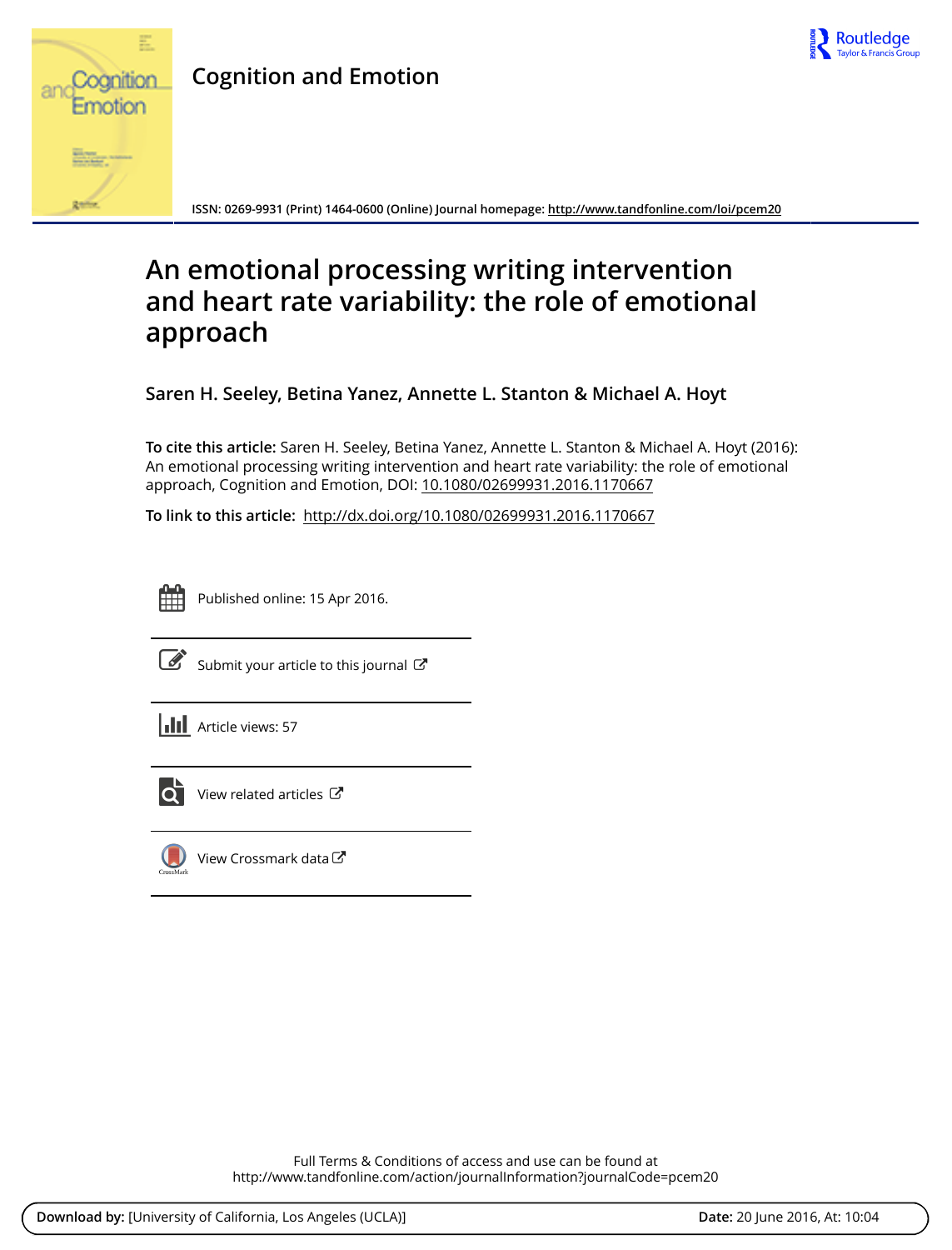#### <span id="page-1-0"></span>BRIEF ARTICLE



### An emotional processing writing intervention and heart rate variability: the role of emotional approach

Saren H. Seeley<sup>a</sup>, Betina Yanez<sup>b</sup>, Annette L. Stanton<sup>c</sup> and Michael A. Hoyt<sup>d</sup>

<sup>a</sup>Department of Psychology, University of Arizona, Tucson, AZ, USA; <sup>b</sup>Department of Medical Social Sciences, Northwestern University Feinberg School of Medicine, Chicago, IL, USA; <sup>c</sup>Department of Psychology, University of California, Los Angeles, CA, USA; <sup>d</sup>Department of Psychology, Hunter College and the Graduate Center, City University of New York, New York, NY, USA

#### **ARSTRACT**

Expressing and understanding one's own emotional responses to negative events, particularly those that challenge the attainment of important life goals, is thought to confer physiological benefit. Individual preferences and/or abilities in approaching emotions might condition the efficacy of interventions designed to encourage written emotional processing (EP). This study examines the physiological impact (as indexed by heart rate variability (HRV)) of an emotional processing writing (EPW) task as well as the moderating influence of a dispositional preference for coping through emotional approach (EP and emotional expression (EE)), in response to a laboratory stress task designed to challenge an important life goal. Participants ( $n = 98$ ) were randomly assigned to either EPW or fact control writing (FCW) following the stress task. Regression analyses revealed a significant dispositional EP by condition interaction, such that high EP participants in the EPW condition demonstrated higher HRV after writing compared to low EP participants. No significant main effects of condition or EE coping were observed. These findings suggest that EPW interventions may be best suited for those with preference or ability to process emotions related to a stressor or might require adaptation for those who less often cope through emotional approach.

#### ARTICLE HISTORY

Received 3 September 2015 Revised 18 March 2016 Accepted 21 March 2016

#### **KEYWORDS**

Emotional approach; heart rate variability; emotional processing; emotional expression; expressive writing

Functionalist theories suggest that attending to emotions underlies effective self-regulation (Carver & Scheier, [1998;](#page-6-0) Frijda, [1986](#page-6-0)). Expressing and processing emotion enables "emotional disturbances [to be] absorbed and decline to the extent that other experiences and behavior can proceed without disruption" (Rachman, [1980,](#page-7-0) p. 51). Emotional approach coping involves expressing, identifying, acknowledging, and understanding emotional responses to stressful or challenging circumstances (Stanton, Kirk, Cameron, & Danoff-Burg, [2000](#page-7-0)). There is increasing interest in how emotional approach can influence physical health and behaviour (DeSteno, Gross, & Kubzansky, [2013](#page-6-0)), as empirical work supports a salutary role for processing and expressing emotions in adjustment to stressors (e.g. Pennebaker, [2012;](#page-7-0) Stanton et al., [2000](#page-7-0)).

However, attempts at emotional processing (EP) are not always adaptive. Repetitive or prolonged focus on negative emotional material can maintain or even amplify negative emotional states (Ehring & Watkins, [2008](#page-6-0); Morrow & Nolen-Hoeksema, [1990](#page-7-0)). Unconstructive EP (e.g. rumination) is a passive, inefficient process that heightens – rather than resolves – physiological arousal and allostatic load (Brosschot, Gerin, & Thayer, [2006\)](#page-6-0). In contrast, constructive EP is active, intentional, and goal-oriented, and facilitates dynamic problem-solving and values clarification (Hoyt, Austenfeld, & Stanton, [in press](#page-6-0)). Effectively acknowledging and processing negative emotions can lead not only to greater mood repair (McFarland & Buehler, [1997](#page-7-0)), but also supports physiological habituation (Foa & Kozak, [1986;](#page-6-0) Low, Stanton, & Danoff-Burg, [2006\)](#page-7-0), which might be an important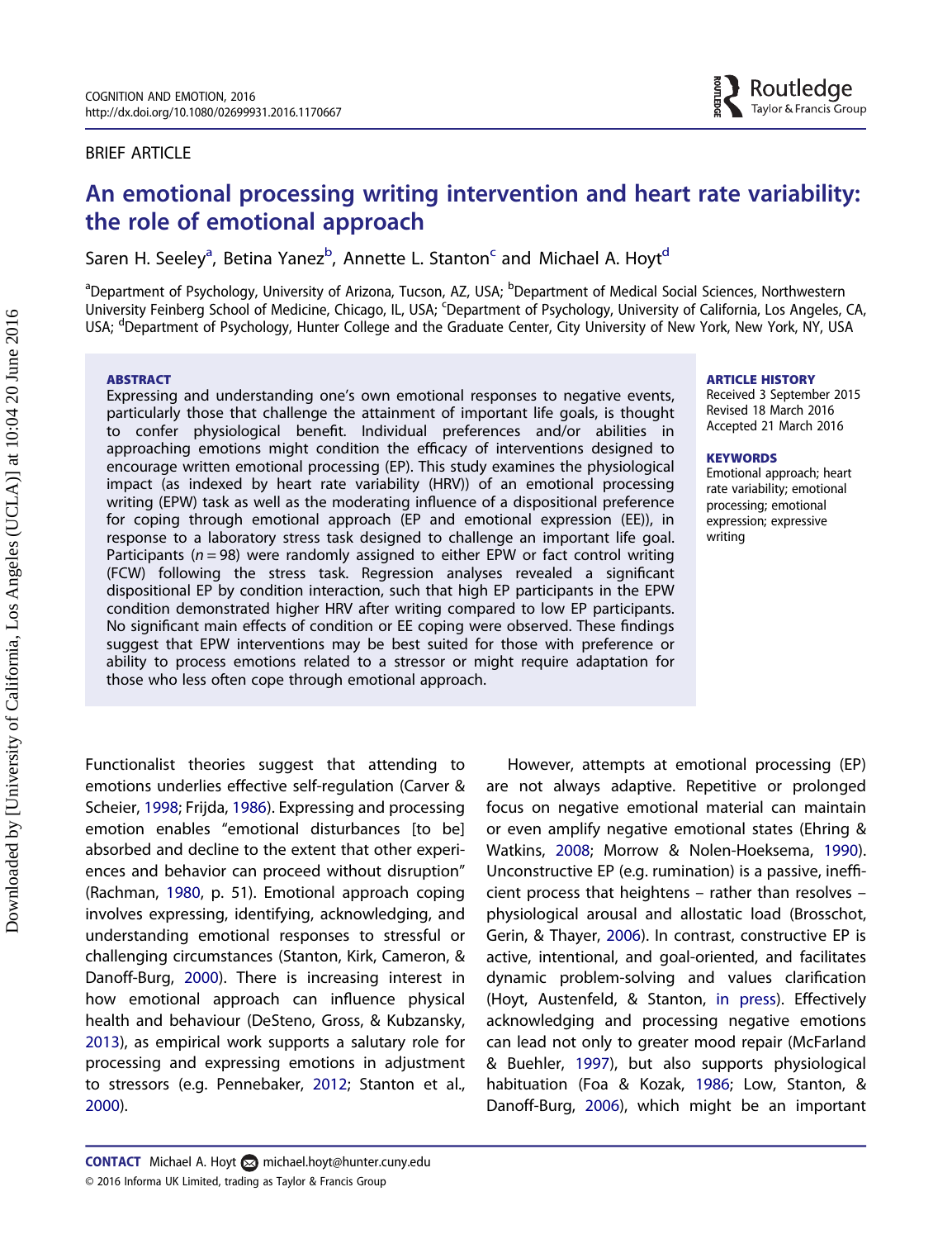<span id="page-2-0"></span>mechanism by which emotional approach influences physical and mental health.

Heart rate variability (HRV) is the degree of fluctuation in the length of intervals between heartbeats that reflects the continuous interplay between sympathetic and parasympathetic influences on heart rate that yields information about autonomic flexibility and thereby represents the capacity for regulated emotional responding (Thayer, Åhs, Fredrikson, Sollers, & Wager, [2012](#page-7-0)). HRV is a widely used measure of stress reactivity that is associated with greater ability to respond dynamically to environmental challenges and even signals better emotion regulation (Appelhans & Luecken, [2006](#page-6-0); Shaffer, McCraty, & Zerr, [2014](#page-7-0)). HRV is thought to reflect the functional integrity of a network linking the heart to brain regions involved in coordinating contextual cues, threat and safety appraisals, and behaviours (Thayer et al., [2012\)](#page-7-0).

Reduced HRV has also been associated with misguided attempts at emotional regulation, such as being linked to patterned worry underpinning anxiety disorders (e.g. Aldao, Mennin, & McLaughlin, [2013](#page-6-0)). In fact, unconstructive forms of EP have been linked to chronically reduced HRV which in turn is linked to numerous adverse physical and mental health outcomes, including anxiety disorders, chronic inflammation, and cardiovascular disease (Shaffer et al., [2014\)](#page-7-0). Thus, managing emotions in a way that promotes physiological habituation and lightens allostatic load likely has powerful implications for health and well-being.

Despite the potential benefits of EP, interventions designed to promote EP have mixed results (Frattaroli, [2006](#page-6-0)). It may be that the success of EP is sensitive to the fit between the characteristics of the stressor and the individual (Austenfeld & Stanton, [2004;](#page-6-0) Lazarus, [1996\)](#page-7-0), in that interventions might confer optimal benefit when matched to an individual's preferred coping style (e.g. Engebretson, Matthews, & Scheier, [1989\)](#page-6-0). For instance, Stanton et al. ([2000](#page-7-0)) observed that individuals who engaged in expressive writing demonstrated greater reductions in negative affect and arousal if they also reported dispositional tendencies towards emotionally expressive coping. Furthermore, a more recent randomised control trial suggested that expressive writing may actually be contraindicated for individuals who do not habitually express emotions (Niles, Haltom, Mulvenna, Lieberman, & Stanton, [2014\)](#page-7-0). Yet other studies show that greater alexithymia and/or ambivalence about emotional expression (EE) predicts greater subjective

and physiological benefits (e.g. Lu & Stanton, [2010](#page-7-0)). Given the potential role of EP in behavioural adaptation and physiological habituation to stressors, we sought to examine how dispositional EP affects physiological response to an EP writing exercise.

In the present study, we recruited undergraduate students for whom attending graduate, law, or medical school was an important personal goal. Participants were interviewed by a supposed "expert in graduate admissions", who provided challenging feedback regarding their potential as an applicant. Participants were then randomly assigned to complete either an EP or neutral writing task.We predicted that participants assigned to EP writing would demonstrate greater physiological benefit from the intervention (as indexed by higher HRV) if they also endorsed a greater preference for coping via emotional approach (EE and EP).

#### Method

In addition to a full description of the utilised study methods, below we report how we determined our sample size, all data exclusions (if any), all manipulations, and all measures in the study.

#### **Participants**

Participants ( $n = 98$ ) were university undergraduates recruited from a student subject pool who were fluent in English and reported a moderate-to-strong intent to apply to medical, law, or other doctorallevel studies. This was determined by a single-item screening question: "How important to you is applying to medical school, law school, or a Ph.D. program upon completion of your undergraduate studies?" rated on a 5-point scale ranging from 0 (Not at all important) to 4 (Extremely important). Only those answering 3 or 4 were invited to participate.

Participants were mostly female ( $n = 64$ ), with a mean age of 20.02 years (SD = 2.58). Approximately 46% were upper-class students and the majority (75%) identified as non-White ethnic minorities [\(Table 1\)](#page-3-0). Sample size estimates were determined by G\*Power (Faul, Erdfelder, Lang, & Buchner, [2007\)](#page-6-0), in which a sample size of 89 participants was estimated to achieve .80 power.

#### Measures

#### EE and EP

EE and EP were measured by the Emotional Approach Coping scales (Stanton et al., [2000](#page-7-0)). Higher scores on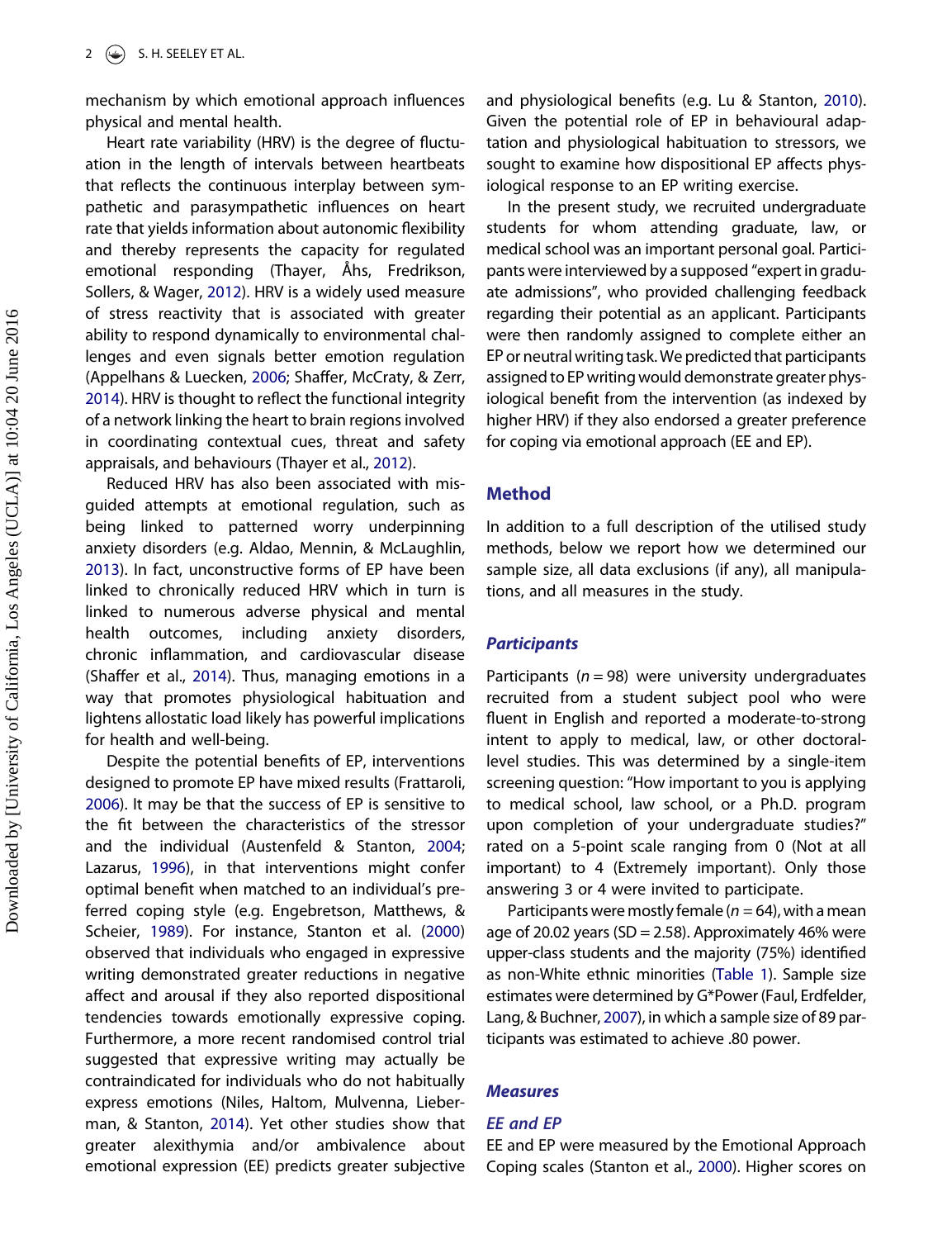<span id="page-3-0"></span>

|                           | Condition          |                    |
|---------------------------|--------------------|--------------------|
| Demographics n (%)        | FCW $(n = 49)$     | EPW $(n = 49)$     |
| Female                    | 32 (65.3)          | 32 (65.3)          |
| Male                      | 17 (34.7)          | 17 (34.7)          |
| Age $M$ (SD)              | 20.31 (3.04)       | 19.73 (2.01)       |
| African-American          | 3(6.1)             | 5(10.2)            |
| Asian                     | 14 (28.6)          | 14 (28.6)          |
| White (non-Hispanic)      | 12 (24.5)          | 13 (26.5)          |
| Hispanic                  | 12 (24.5)          | 10 (20.4)          |
| Native American           | 0(0.0)             | 1(2.0)             |
| Other                     | 8(16.3)            | 6(12.2)            |
| Freshman                  | 15 (30.6)          | 16 (32.7)          |
| Sophomore                 | 9(18.4)            | 10 (20.4)          |
| Junior                    | 11(22.4)           | 10 (20.4)          |
| Senior                    | 12 (24.5)          | 12 (24.5)          |
| Other                     | 2(4.1)             | 1(2.0)             |
| % Medication use          | 12.7%              | 14.7%              |
| M cups of coffee/week     | $1.15$ (SD = 1.7)  | $0.97$ (SD = 1.25) |
| $M \#$ of cigarettes/week | $0.96$ (SD = 4.84) | $0.34$ (SD = 1.42) |

Notes: FCW, fact control writing condition; EPW, emotional processing writing condition.

each 4-item subscale indicate greater dispositional preference for that form of coping in relation to stressful occurrences. Items were rated in response to how they usually respond to stressors on a 4-point response scale  $(1 = 1$  don't do this at all;  $4 = 1$  do this a lot). Cronbach's alpha was .77 for EP and .90 for EE. EE and EP were positively correlated ( $r = .61$ ,  $p < .001$ ).

#### Heart rate variability

HRV was calculated as the standard deviation of normal to normal (SDNN) interbeat intervals. SDNN has been recommended as a good measure of overall variability in heart rate (e.g. Allen, Chambers, & Towers, [2007](#page-6-0)). Decreased HRV can reflect either parasympathetic withdrawal or "a saturatingly high level of sympathetic input" (Task of the European Society of Cardiology, [1996](#page-7-0)) and SDNN summarises total variability as a function of both parasympathetic and sympathetic influences. Whether HRV analyses should account for concurrent respiration has been a subject of debate (Allen et al., [2007](#page-6-0)). However, during resting state recordings when respiration is not expected to vary significantly, controlling for respiration rate is likely unnecessary. SDNN is also less subject to respiratory influence than other measures of HRV (Allen et al., [2007](#page-6-0)).

The electrocardiogram (EKG) was recorded using two Ag/AgCl electrodes (EL503; Biopac Systems, Inc., Goleta, California, USA), connected to an ECG100C amplifier for the MP36R System (Biopac Systems, Inc.). Electrodes were placed in a modified lead-II configuration. The EKG was acquired continuously in Biopac Student Lab (Biopac Systems, Inc.) and digitised at a sampling rate of 1 kHz, with high- and low-pass filters at 0.5 and 35 Hz.

EKG data during the baseline and post-writing period were extracted from the continuous recording and exported to QRSTool and CMetX software programs (Allen et al., [2007](#page-6-0); [http://psycho](http://psychofizz.org)fizz.org). QRSTool interpolates the series of interbeat intervals (IBIs) in a graphical user interface for semi-automatic R-peak detection and cleaning. CMetX calculates timedomain metrics of HRV from the cleaned IBI series. Both QRSTool and CMetX have shown good field validity (Hibbert, Weinberg, & Klonsky, [2012](#page-6-0)). In order to minimise the likelihood of artefact contamination recordings with excessive motion or poor electrode contact were excluded from analysis. Data were manually inspected and removed if HRV values exceeded three standard deviations from the mean and CMetX identified artefacts in the cleaned IBI series (when the difference between successive IBIs falls under a threshold of 300 ms). Six samples were excluded due to artefacts. One individual's data were removed due to the presence of ectopic beats, and the remainder excluded due to artefacts from movement or poor electrode contact (these tend to co-occur).

#### Sociodemographic and biobehavioural factors

Participants self-reported social and demographic variables (e.g. age, class year, and ethnicity) and relevant biobehavioural factors (e.g. medication use, recent caffeine intake, and cigarette use).

#### Procedures

Following informed consent, participants completed self-report measures and a 10-minute resting physiological baseline. They were introduced to an "authority on graduate admissions" who conducted a uniform, 10-minute interview regarding participants' plans and preparedness for graduate study, while providing standardised feedback intentionally highlighting their weaknesses and a general high bar for admission. A guided imagery exercise followed, in which participants vividly imagined receiving an ultimate admissions rejection.

Participants were then randomised into one of two writing conditions using writing instructions adapted from studies of expressive writing (Pennebaker & Beall, [1986\)](#page-7-0): (1) emotional processing writing (EPW) condition directed participants to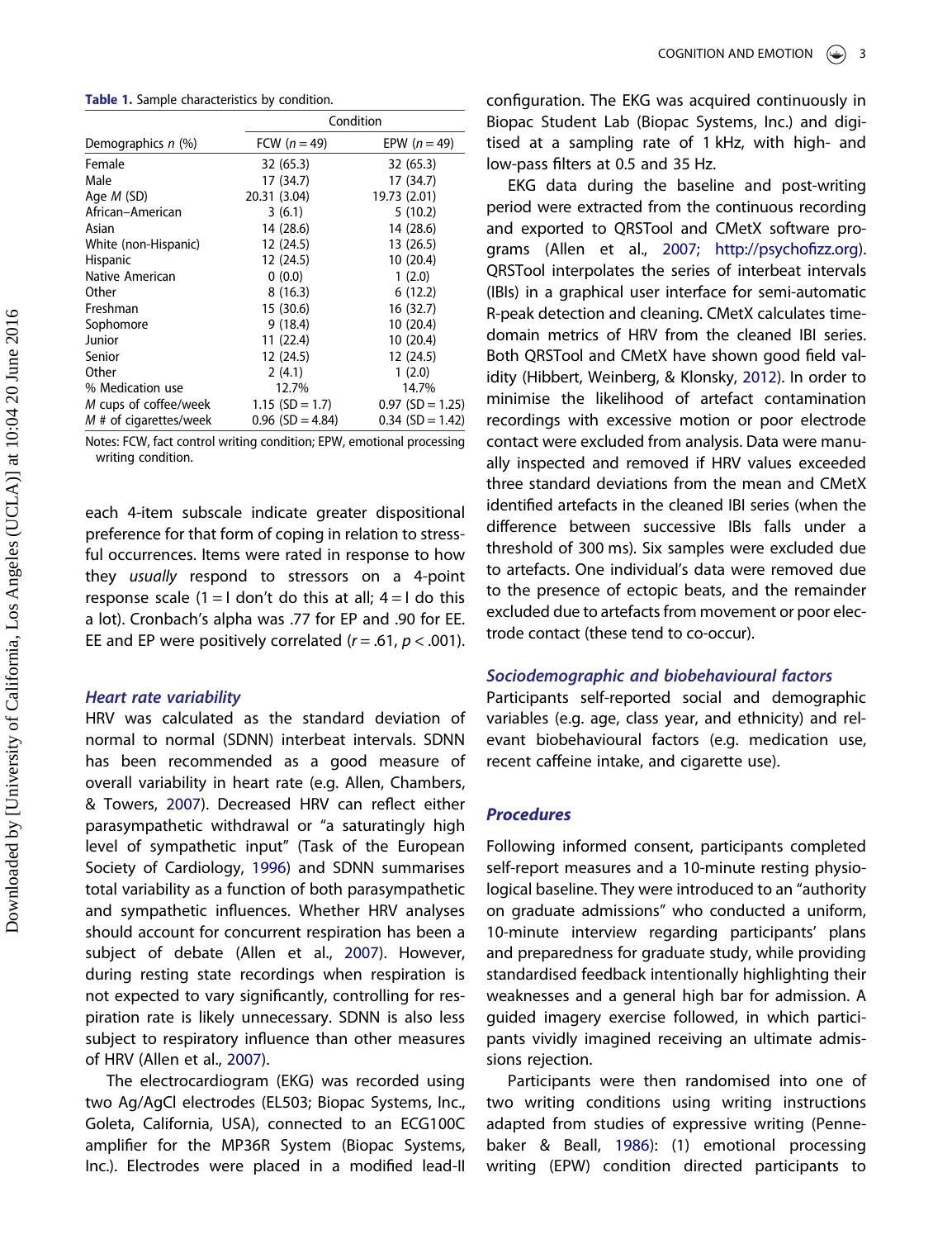<span id="page-4-0"></span>identify and attempt to understand any emotions elicited during the tasks, and to consider the meaning of their current affective state; and (2) fact control writing (FCW) participants were instructed to describe a factual account of activities performed in the prior 24-hour period with little to no emotional content. Instructions in both conditions were to write continuously for 10 minutes without concern for grammar, spelling, or punctuation. After writing, participants underwent a second 10-minute physiological recording (the "post-writing" period). During physiological recording (baseline and post-writing), participants were seated upright, asked to make as few movements as possible, and were left alone in the testing room. There was an approximate one-minute lead in time at each recording. Participants were fully debriefed at the close of the study.

Participants were compensated with course credit. All study procedures were approved by the university Institutional Review Board.

#### **Results**

#### Sample characteristics at baseline

Participants in the two conditions did not differ significantly on age, race/ethnicity, or year in school ([Table 1](#page-3-0)). Neither EE in the FCW ( $M = 2.36$ , SD = 0.79) and EPW ( $M = 2.52$ , SD = 0.85) [ $t(96) = -.80$ ,  $p = .42$ ] nor EP in the FCW ( $M = 2.76$ , SD = 0.67) and EPW (M  $= 2.96$ , SD = 0.67) [t(96) = -1.37, p = .17] conditions differed significantly between groups.

#### Manipulation check

At the conclusion of the experimental session, participants were asked to rate the extent to which they experienced "real" emotions about their graduate school goals during the study on a scale from 1 (no real emotions) to 7 (very real emotions). Generally, participants reported experiencing moderately real emotions,  $M = 4.17$  and  $SD = 1.43$ . Ratings did not differ significantly between the FCW  $(M = 4.11)$ ,  $SD = 1.62$ ) and EPW ( $M = 4.22$ ,  $SD = 1.25$ ) conditions  $[t(96) = -.34, p = .72]$ . All writing samples were independently coded by two raters unaware of study assignment to identify condition, and accuracy was 100%.

To consider the possibility that EP inadvertently occurred in the FCW group, all essays were coded by a team of four independent coders with adequate interrater reliability using a coding rubric for evidence of both constructive and unconstructive forms of EP (Hoyt, Austenfeld, & Stanton, [in press\)](#page-6-0). All writing in the control condition had negligible evidence for EP.

#### Heart rate variability

Neither baseline nor post-writing HRV was significantly associated with age, cigarette use, caffeine intake, gender, or medication status. Baseline HRV was significantly correlated with EE ( $r = .27$ ,  $p < .01$ ), but not EP  $(r = .09, \text{ ns})$ . However, post-writing HRV was significantly correlated with both EE ( $r = .21$ ,  $p$  $<$  .05) and EP ( $r = 0.20$ ,  $p < 0.05$ ). HRV did not differ by condition at baseline [FCW:  $M = 64.48$ , SD = 20.64; EPW:  $M = 71.70$ , SD = 23.63;  $t(96) = -1.53$ ,  $p = .13$ ; Cohen's  $d = -.33$ ] or during the post-writing period [FCW:  $M = 71.70$ , SD = 23.63; EPW:  $M = 79.00$ , SD = 22.62;  $t(96) = -1.46$ ,  $p = .15$ ; Cohen's  $d = -.30$ ].

We regressed post-writing HRV on condition, EP, and their interaction by multiplying the dummycoded condition variable (FCW = 0, EPW = 1) with mean-centred EP scores using methods outlined by Aiken and West ([1991](#page-6-0)) for categorical by continuous variable interactions. The model  $[F(3,97) = 3.42, p$ 

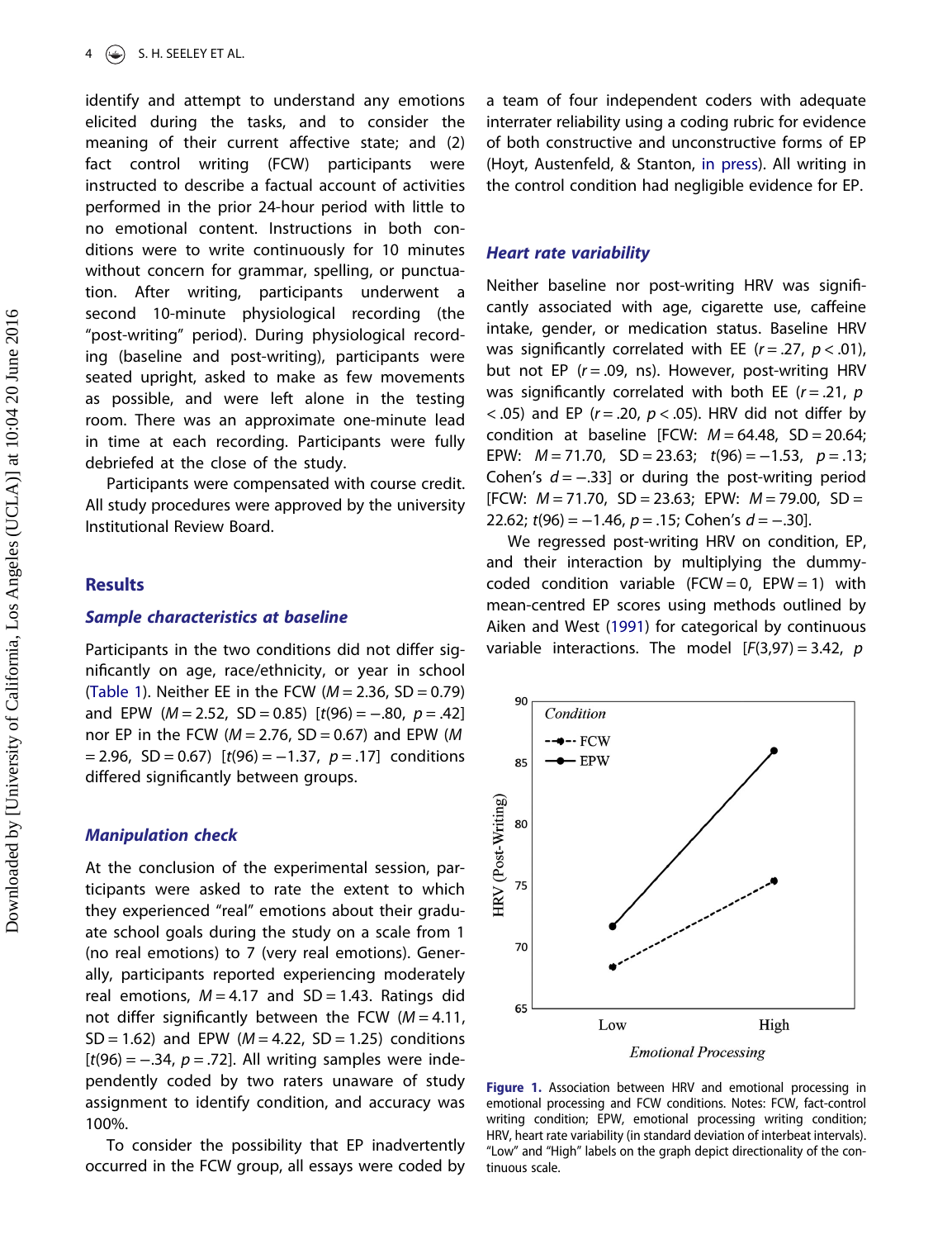<span id="page-5-0"></span>= .02,  $R^2$  = .098] was on the border of significance for an effect of condition ( $B = .62$ ,  $p = .06$ ) and no significant main effect of EP was observed  $(B = -19, p$  $=$  .27). However, the EP  $\times$  condition interaction was significant ( $B = .90$ ,  $p = .02$ ). For individuals in the EPW condition, EP was positively related to HRV (B = .21,  $p$  = .04); however, the simple effect was not significant for FCW ( $B = .17$ , ns) ([Figure 1](#page-4-0)).

Identical analyses were conducted to examine the effect of EE [ $F(3,97) = 1.90$ ,  $p = .14$ ,  $R^2 = .057$ ]. Additionally, no significant main or interaction effects were observed.

In post hoc analyses, models were re-examined when controlling for baseline HRV. However, largely due to strong correlations between baseline and post-writing HRV, no significant effects were detected.

#### **Discussion**

Identifying and understanding one's emotional responses to negative events, particularly those that challenge attainment of important life goals, is thought to confer psychological and physiological benefit for some people. While examining the physiological impact of an EP writing task in response to a laboratory stressor designed to challenge an important life goal, the present study identifies dispositional preference for coping through EP as an important individual difference that influences the intervention impact. Importantly, condition alone did not predict post-writing HRV, but participants with higher dispositional EP exhibited higher HRV following EP writing.

EP interventions, particularly those that rely on written expression and exploration of emotion, may be most beneficial when matched with individual differences in coping and emotional style and abilities (Engebretson et al., [1989](#page-6-0); Stanton et al., [2000\)](#page-7-0). Identification of "for whom" such interventions are beneficial helps to clarify inconsistent results across studies. However, the question of whether differences in preference for EP versus ability of EP accounts for results remains. Notably, we did not find an effect for coping by EE. Also, the EP by condition interaction explained only about 4% of the variance in HRV; larger effects might be observed on self-reported outcomes (e.g. Tamagawa, Moss-Morris, Martin, Robinson, & Booth, [2013\)](#page-7-0).

Our findings add to the growing literature that suggests dispositional factors are important moderators to effects of written emotion-focused interventions. However, no previous study has specifically

focused on the processing of emotion. The finding that EP, but not EE, interacted with condition highlights the importance of individual and intervention match. Previous findings that have found a moderating role for EE have utilised a writing intervention designed to enhance expression (and not processing) of emotion (Austenfeld, Paolo, & Stanton, [2006](#page-6-0)) and participants demonstrated both constructive and unconstructive EP when instructed to merely express (Hoyt, Austenfeld, & Stanton, [in press\)](#page-6-0). Unconstructive processing attempts might thwart resolution of stress and maintain or amplify negative responses, including goal failure (Brosschot et al., [2006;](#page-6-0) Jones, Papadakis, Orr, & Strauman, [2013\)](#page-7-0). Future work should distinguish EP forms and other potential individual difference factors (e.g. depressive history, neuroticism, and avoidance) should be explored.

The bivariate correlations suggested a positive, though modest, relationship between EE and HRV at baseline. The law of initial values (LIV) (Wilder, [1967](#page-7-0)) suggests that participants who exhibit the lowest (or highest) baseline values would exhibit the most (or least) amount of change to a stimulus. Thus, it may be that those higher in EE exhibit a more consistent pattern of higher HRV and, therefore, have less opportunity for physiologic gains from expressive writing. Jin [\(1992\)](#page-7-0) offered an extension of the LIV and suggested that reversed responses might occur when initial values reach an upper extremity. However, no known "upper extremity" for SDNN has been determined. Past reviews of normative HRV values suggest a mean SDNN of 50 (Nunan, Sandercock, & Brodie, [2010\)](#page-7-0); which is significantly lower than observed baseline values in our study. As Jin notes, systematic group differences in initial values are generally not expected with random assignment. Thus, controlling for baseline values in a randomised experiment alters the research focus to potential differences if subjects were at the same basal level. Nevertheless, to the extent that EE involves recognising and labelling emotions, this pattern of association is consistent with prior work demonstrating a relationship between emotion recognition and HRV in both psychiatric and non-psychiatric populations (Bal et al., [2010](#page-6-0); Quintana, Guastella, Outhred, Hickie, & Kemp, [2012\)](#page-7-0). However, the psychological benefit from expressive interventions may be more pronounced and immediate with less necessary physiological concurrent change for those higher on EE.

As reported, no effects were detected when baseline HRV was controlled. Additional research is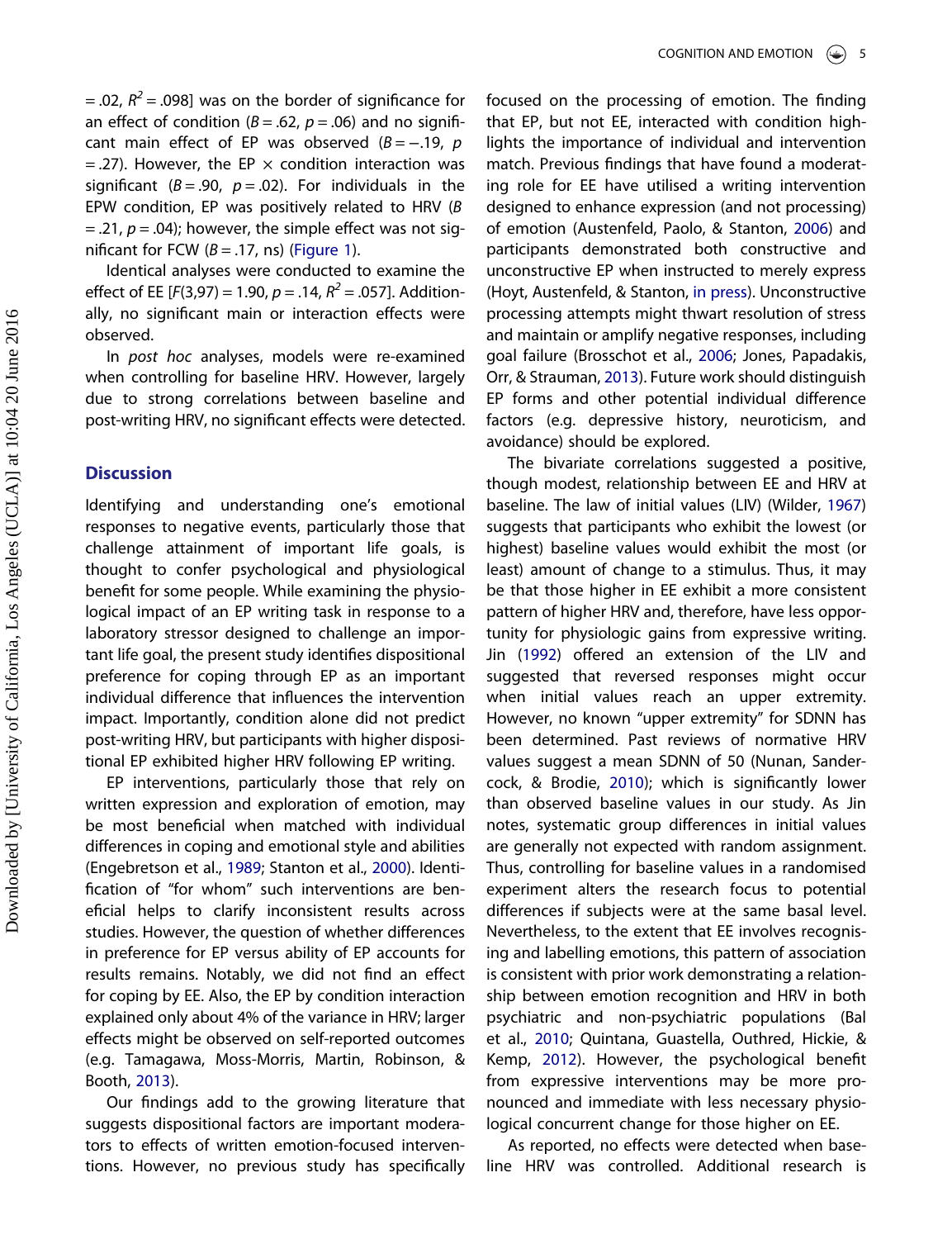<span id="page-6-0"></span>needed to better characterise the potential of expressive writing to alter HRV patterns. Although no baseline differences in HRV or other variables of interest were observed between groups, it remains possible that observed results are accounted for by an unknown third variable. Furthermore, in the absence of longitudinal data, the long-term impact of EP writing cannot be determined. Distinguishing immediate and distal consequences on health and physiology is warranted. In the present study, we used a control condition designed to distract (or turn attention away) from emotions, assuming that distraction would obstruct EP. It should be considered that distraction can be effective at reducing negative emotions in the short term (Uusberg, Thiruchselvam, & Gross, [2014\)](#page-7-0). This study also utilised a novel stress task in a controlled setting. These relationships should be tested in clinical populations and samples more diverse in age, education, and stress-related characteristics.

We observed that participants who endorsed greater tendency to engage in EP demonstrated greater physiological habituation following an EP intervention for a personally relevant stressor, whereas those with lower dispositional EP had lower HRV overall but showed little difference by condition. It is important to interpret these findings in the context of the short duration of elapsed time. It is also possible that the EPW was more stressful for people lower in EP but could yield long-term benefits. Regardless, these findings underscore the influence of important individual differences, which can moderate the benefits of emotion-focused interventions. Future EP writing interventions might attempt to match individual preferences or skills to maximise utility and efficacy or might require adaptation for those who less often cope through emotional approach.

#### Acknowledgements

We thank Christopher Wally and Roberto Corona for their contribution.

#### Disclosure statement

No potential conflict of interest was reported by the authors.

#### Funding

This research was supported by the National Institute of Mental Health [grant number T32-MH15750].

#### References

- Aiken, L. S., & West, S. G. [\(1991](#page-4-0)). Multiple regression: Testing and interpreting interactions. Newbury Park, CA: Sage.
- Aldao, A., Mennin, D. S., & McLaughlin, K. A. ([2013](#page-2-0)). Differentiating worry and rumination: Evidence from heart rate variability during spontaneous regulation. Cognitive Therapy and Research, 37, 613–619.
- Allen, J. J. B., Chambers, A. S., & Towers, D. N. [\(2007\)](#page-3-0). The many metrics of cardiac chronotropy: A pragmatic primer and a brief comparison of metrics. Biological Psychology, 74, 243–262.
- Appelhans, B. M., & Luecken, L. J. [\(2006\)](#page-2-0). Heart rate variability as an index of regulated emotional responding. Review of General Psychology, 10, 229–240.
- Austenfeld, J. L., Paolo, A. M., & Stanton, A. L. [\(2006\)](#page-5-0). Effects of writing about emotions versus goals on psychological and physical health among third-year medical students. Journal of Personality, 74, 267–286.
- Austenfeld, J. L., & Stanton, A. L. [\(2004](#page-2-0)). Coping through emotional approach: A new look at emotion, coping, and health-related outcomes. Journal of Personality, 72, 1335– 1364.
- Bal, E., Harden, E., Lamb, D., Van Hecke, A. V., Denver, J. W., & Porges, S. W. [\(2010](#page-5-0)). Emotion recognition in children with autism spectrum disorders: Relations to eye gaze and autonomic state. Journal of Autism and Developmental Disorders, 40, 358–370.
- Brosschot, J. F., Gerin, W., & Thayer, J. F. ([2006](#page-1-0)). The perseverative cognition hypothesis: A review of worry, prolonged stressrelated physiological activation, and health. Journal of Psychosomatic Research, 60, 113–124.
- Carver, C. S., & Scheier, M. F. [\(1998\)](#page-1-0). On the self-regulation of behavior. New York, NY: Cambridge University Press.
- DeSteno, D., Gross, J. J., & Kubzansky, L. ([2013\)](#page-1-0). Affective science and health: The importance of emotion and emotion regulation. Health Psychology, 32, 474–486.
- Ehring, T., & Watkins, E. R. ([2008\)](#page-1-0). Repetitive negative thinking as a transdiagnostic process. International Journal of Cognitive Therapy, 1, 192–205.
- Engebretson, T. O., Matthews, K. A., & Scheier, M. F. ([1989\)](#page-2-0). Relations between anger expression and cardiovascular reactivity: Reconciling inconsistent findings through a matching hypothesis. Journal of Personality and Social Psychology, 57, 513–521.
- Faul, F., Erdfelder, E., Lang, A.-G., & Buchner, A. [\(2007](#page-2-0)). G\*Power 3: A flexible statistical power analysis program for the social, behavioral, and biomedical sciences. Behavior Research Methods, 39, 175–191.
- Foa, E. B., & Kozak, M. J. [\(1986](#page-1-0)). Emotional processing of fear: Exposure to corrective information. Psychological Bulletin, 99, 20–35.
- Frattaroli, J. [\(2006\)](#page-2-0). Experimental disclosure and its moderators: A meta-analysis. Psychological Bulletin, 132, 823–865.
- Frijda, N. H. ([1986\)](#page-1-0). The emotions. New York, NY: Cambridge University Press.
- Hibbert, A. S., Weinberg, A., & Klonsky, E. D. [\(2012](#page-3-0)). Field validity of heart rate variability metrics produced by QRSTool and CMetX. Psychological Assessment, 24, 777–782.
- Hoyt, M. A., Austenfeld, J., & Stanton, A. L. [\(in press](#page-1-0)). Processing coping methods in expressive essays about stressful experiences: Predictors of health benefit. Journal of Health Psychology. [doi:10.1177/1359105314550347](http://dx.doi.org/10.1177/1359105314550347)